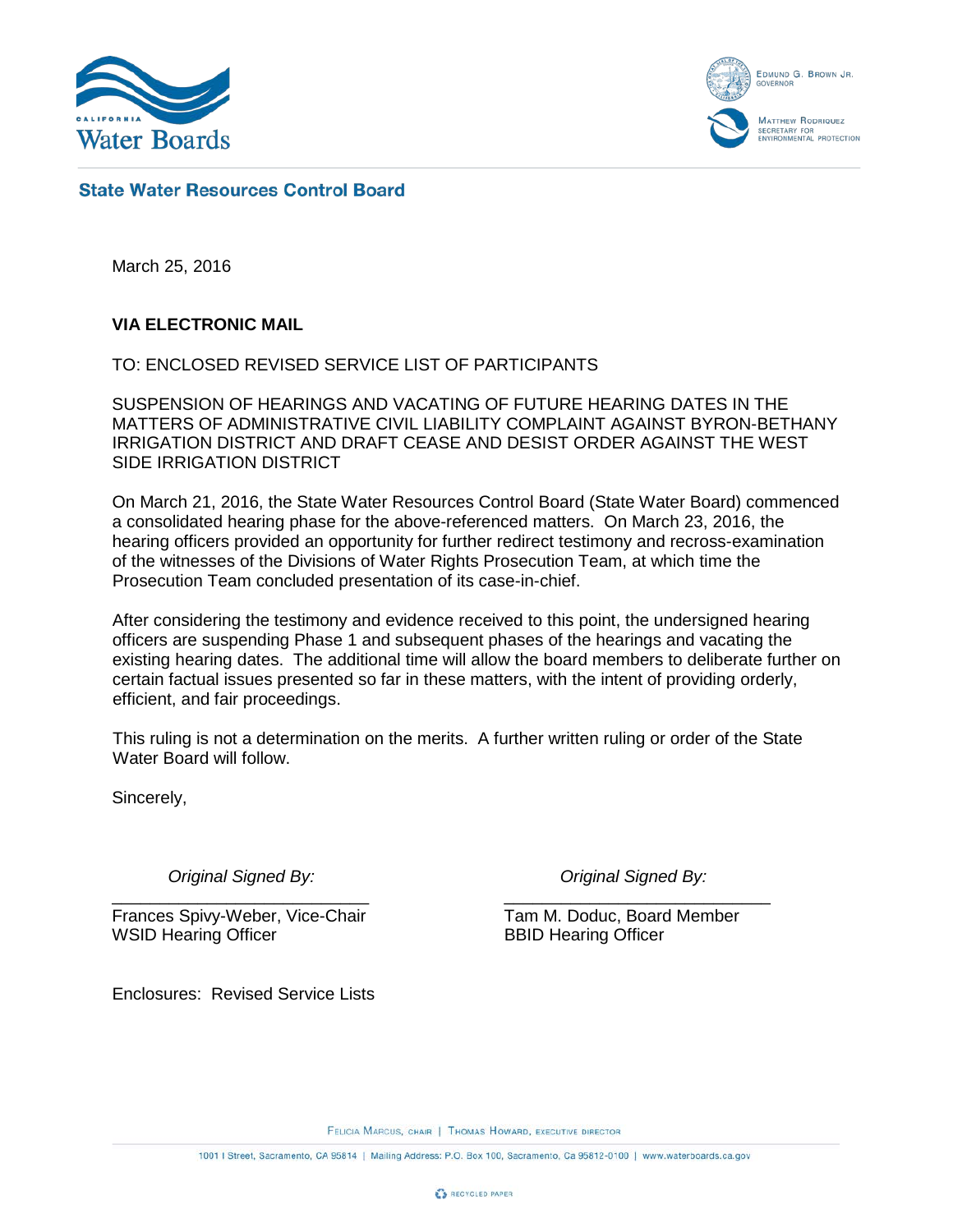### **SERVICE LIST OF PARTICIPANTS THE WEST SIDE IRRIGATION DISTRICT CEASE AND DESIST ORDER HEARING (October 8, 2015, Revised 12/18/15)**

Parties

THE FOLLOWING **MUST BE SERVED** WITH WRITTEN TESTIMONY, EXHIBITS AND OTHER DOCUMENTS. (All have AGREED TO ACCEPT electronic service, pursuant to the rules specified in the hearing notice.)  $\top$ 

| <b>DIVISION OF WATER RIGHTS</b><br><b>Prosecution Team</b><br>Andrew Tauriainen, Attorney III<br><b>SWRCB Office of Enforcement</b><br>1001   Street,<br>16th Floor<br>Sacramento, CA 95814<br>Andrew.Tauriainen@waterboards.ca.gov | THE WEST SIDE IRRIGATION DISTRICT<br>Jeanne M. Zolezzi<br>Karna Harrigfeld<br>Janelle Krattiger<br>Herum\Crabtree\Suntag<br>5757 Pacific Ave., Suite 222<br>Stockton, CA 95207<br>jzolezzi@herumcrabtree.com<br>kharrigfeld@herumcrabtree.com<br>jkrattiger@herumcrabtree.com                |
|-------------------------------------------------------------------------------------------------------------------------------------------------------------------------------------------------------------------------------------|----------------------------------------------------------------------------------------------------------------------------------------------------------------------------------------------------------------------------------------------------------------------------------------------|
| <b>STATE WATER CONTRACTORS</b><br>Stephanie Morris<br>1121 L Street, Suite 1050<br>Sacramento, CA 95814<br>smorris@swc.org                                                                                                          | <b>WESTLANDS WATER DISTRICT</b><br>Daniel O'Hanlon<br>Rebecca Akroyd<br>Kronick Moskovitz Tiedemann & Girard<br>400 Capitol Mall, 27th Floor<br>Sacramento, CA 95814<br>dohanlon@kmtg.com<br>rakroyd@kmtg.com<br>Philip Williams of Westlands Water District<br>pwilliams@westlandswater.org |
| <b>SOUTH DELTA WATER AGENCY</b><br>John Herrick, Esq.<br>Dean Ruiz<br>4255 Pacific Ave., Suite 2<br>Stockton, CA 95207<br>jherrlaw@aol.com<br>dean@hprlaw.net                                                                       | <b>CENTRAL DELTA WATER AGENCY</b><br>Jennifer Spaletta<br>Spaletta Law PC<br>PO Box 2660<br>Lodi, CA 95241<br>jennifer@spalettalaw.com<br>Dante Nomellini and Dante Nomellini, Jr.<br>Nomellini, Grilli & McDaniel<br>ngmplcs@pacbell.net<br>dantejr@pacbell.net                             |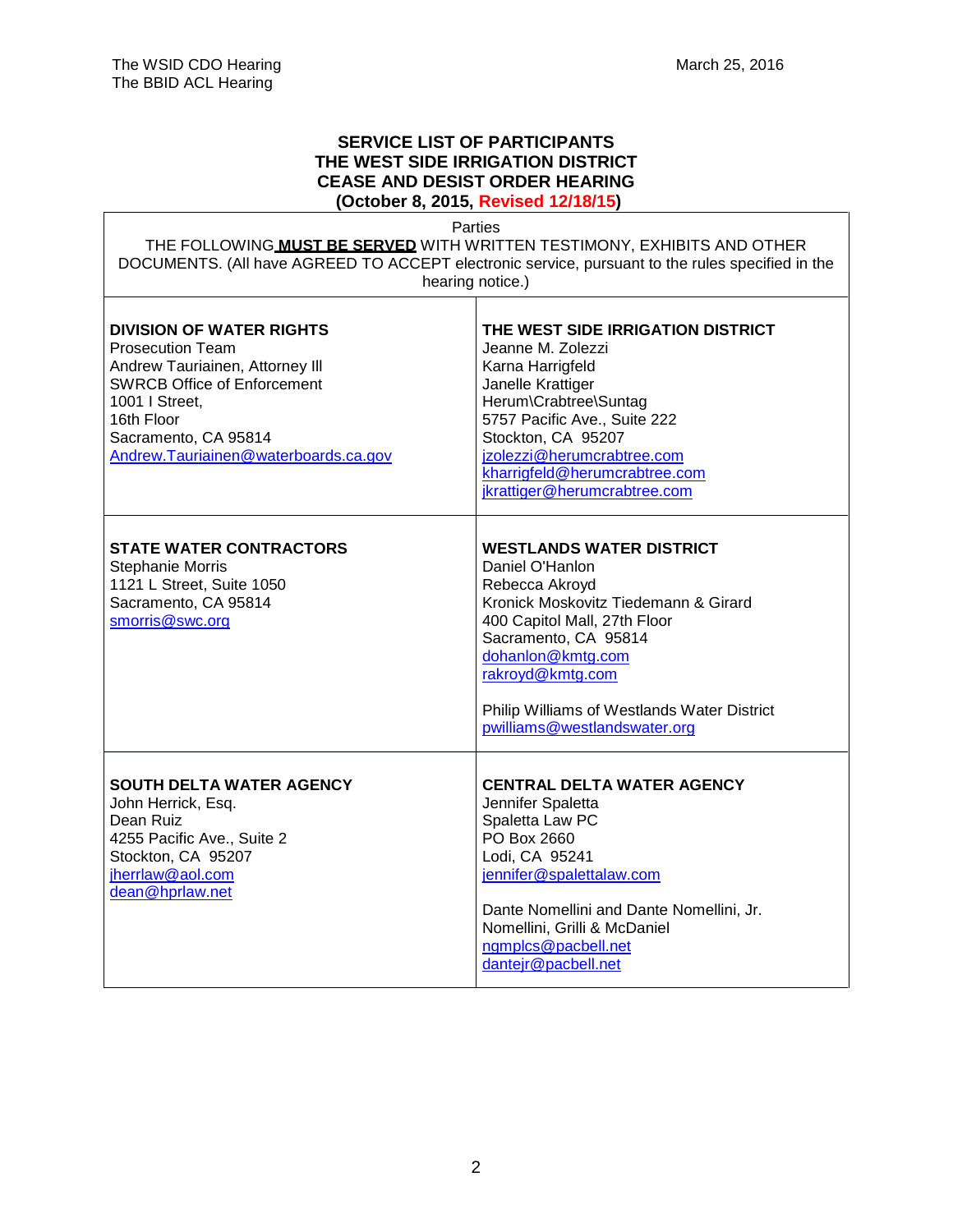| CITY AND COUNTY OF SAN FRANCISCO<br>Jonathan Knapp<br>Office of the City Attorney<br>1390 Market Street, Suite 418<br>San Francisco, CA 94102<br>jonathan.knapp@sfgov.org | <b>SAN JOAQUIN TRIBUTARIES AUTHORITY</b><br>Valerie Kincaid<br>O'Laughlin & Paris LLP<br>2617 K Street, Suite 100<br>Sacramento, CA 95814<br>vkincaid@olaughlinparis.com<br>towater@olaughlinparis.com<br>(revised 12/18/15) |
|---------------------------------------------------------------------------------------------------------------------------------------------------------------------------|------------------------------------------------------------------------------------------------------------------------------------------------------------------------------------------------------------------------------|
| <b>CALIFORNIA DEPARTMENT OF WATER</b>                                                                                                                                     | <b>BYRON BETHANY IRRIGATION DISTRICT</b>                                                                                                                                                                                     |
| <b>RESOURCES</b>                                                                                                                                                          | Daniel Kelly                                                                                                                                                                                                                 |
| Robin McGinnis, Attorney                                                                                                                                                  | Somach Simmons & Dunn                                                                                                                                                                                                        |
| PO Box 942836                                                                                                                                                             | 500 Capitol Mall, Suite 1000,                                                                                                                                                                                                |
| Sacramento, CA 94236-0001                                                                                                                                                 | Sacramento, CA 95814                                                                                                                                                                                                         |
| robin.mcginnis@water.ca.gov                                                                                                                                               | dkelly@somachlaw.com                                                                                                                                                                                                         |

# **SERVICE LIST OF PARTICIPANTS BYRON-BETHANY IRRIGATION DISTRICT ADMINISTRATIVE CIVIL LIABILITY HEARING**

**(09/02/15; Revised: 09/10/15; Revised 10/06/15; Revised 10/22/15, 12/18/15)**

#### **PARTIES**

THE FOLLOWING **MUST BE SERVED** WITH WRITTEN TESTIMONY, EXHIBITS AND OTHER DOCUMENTS. (All have AGREED TO ACCEPT electronic service, pursuant to the rules specified in the hearing notice.)

Τ

| <b>Division of Water Rights</b>      | <b>Byron Bethany Irrigation District</b> |
|--------------------------------------|------------------------------------------|
| Prosecution Team                     | Daniel Kelly                             |
| Andrew Tauriainen, Attorney III      | Somach Simmons & Dunn                    |
| <b>SWRCB Office of Enforcement</b>   | 500 Capitol Mall, Suite 1000,            |
| l 1001 I Street.                     | Sacramento, CA 95814                     |
| l 16th Floor                         | dkelly@somachlaw.com                     |
| Sacramento, CA 95814                 |                                          |
| andrew.tauriainen@waterboards.ca.gov |                                          |
|                                      |                                          |